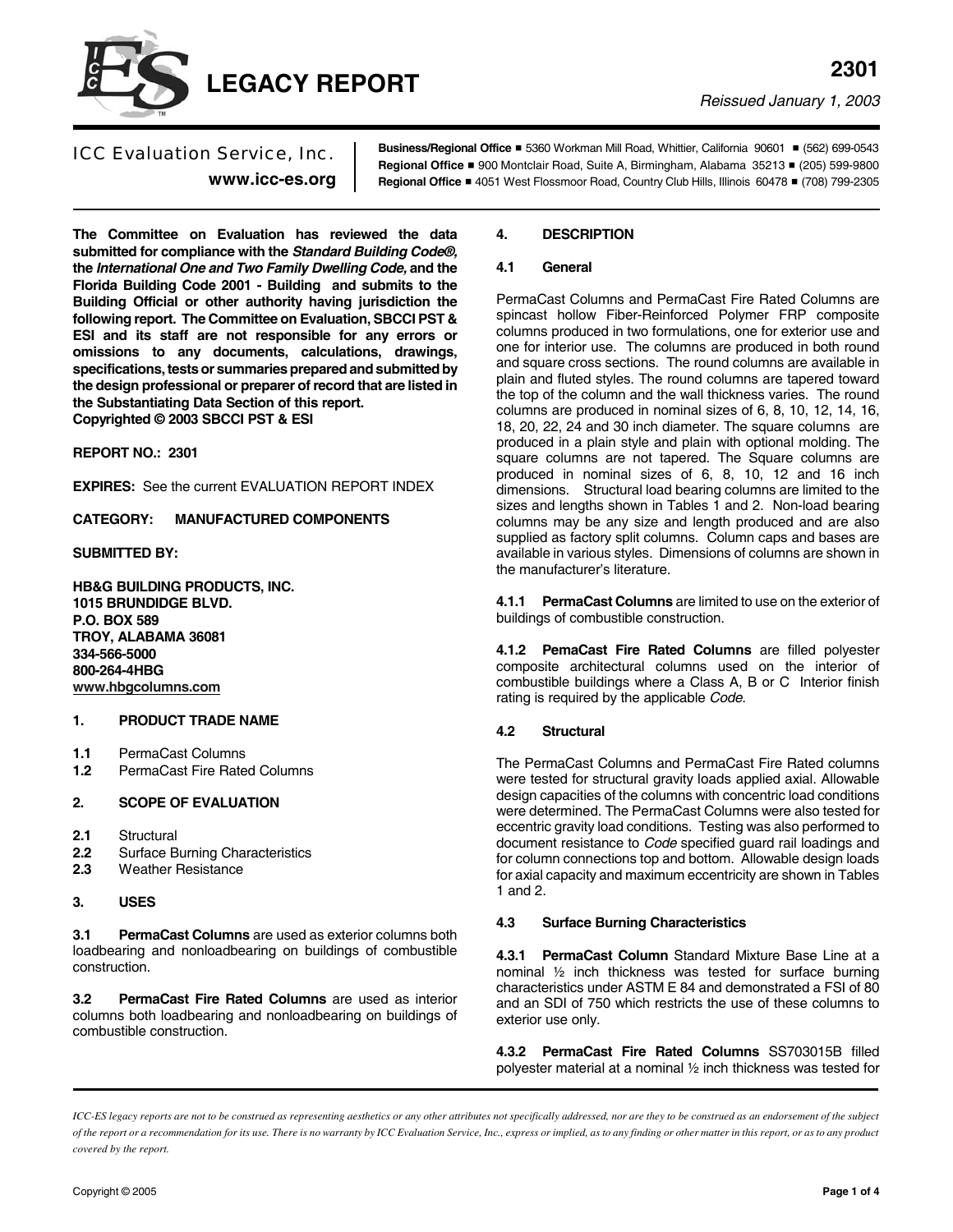surface burning characteristics under ASTM E 84 and demonstrated FSI of less than 25 and an SDI of less than 450 which is a Class A Interior Finish Rating.

### **4.4 Weather Resistance**

PermaCast columns material was subjected to accelerated weathering, salt spray exposure, freeze-thaw, and resistance to deicing chemicals.

### **4.5 Quality Assurance**

Quality assurance is provide by RBCHMM, Troy, AL.

### **5. INSTALLATION**

### **5.1 General**

PermaCast Columns and PermaCast Fire Rated Columns are installed in accordance with the manufacturer's published installation instructions and this report.

The manufacturer's published installation instructions and this report shall be strictly adhered to and a copy of these instructions shall be available at all times on the job site during installation.

The instructions within this report govern if there are any conflicts between the manufacturer's instructions and this report.

### **5.2 Structural Load Bearing Columns**

Structural load bearing columns are limited to the sizes and lengths shown in Tables 1 and 2 below. The columns resist gravity loads only and have been evaluated to include resistance to Code specified guardrail loadings.

Design loads shall be determined using Chapter 16 of the *Standard Building Code*© and shall not exceed the loads shown in Tables 1 and 2 below. The design values are applicable for temperatures not exceeding 125° F. The columns shall be designed to resist gravity axial loads only and shall not be designed to resist wind uplift, transverse or bending moment loads.

Structural design calculations shall be submitted to the code official when applying for a permit. The calculations shall be signed, sealed and dated by a registered professional engineer when required by the *Code.*

#### **TABLE 1 ALLOWABLE LOADS PERMACAST COLUMNS**

| Column Type and<br><b>Nominal</b><br>Size (in) | <b>Maximum</b><br>Length (ft-in) | Allowable Load (lbs)<br>Concentric | <b>Eccentric Loadings</b> |                      |
|------------------------------------------------|----------------------------------|------------------------------------|---------------------------|----------------------|
|                                                |                                  |                                    | Maximum "e" (in)          | Allowable Load (lbs) |
| 8 - Round                                      | $10 - 0$                         | 10.000                             | $1 - 3/8$                 | 7,400                |
| 10 - Round                                     | $12 - 0$                         | 14.000                             | $2 - 1/4$                 | 7,200                |
| 12 - Round                                     | $12 - 0$                         | 18,000                             | $2 - 7/8$                 | 7,000                |
| 6x6 Square                                     | $10 - 0$                         | 8.000                              | $1 - 1/4$                 | 8.000                |
| 8x8 Square                                     | $12 - 0$                         | 10.000                             | $2 - 1/4$                 | 10,000               |
| 10x10 Square                                   | $12 - 0$                         | 14.000                             | $3 - 1/4$                 | 14.000               |
| 12x12 Square                                   | $12-0$                           | 18,000                             | $4 - 1/4$                 | 16,480               |

#### **Table 1 Notes:**

1. SI Units conversion; 1 in.  $= 25.4$  mm, 1 ft  $= 0.3$  m, 1 lbf  $= 4.5$  N.<br>2. Round columns include plain and fluted.

2. Round columns include plain and fluted.

3. **Maximum "e" (in)** is eccentricity measured in inches from the center line of the top of the column. Eccentric loaded columns assume a nominal 4 inch wide wood member installed with edge of wood on outside face of column.

4. Guardrails maximum 8 foot span may be attached to the columns.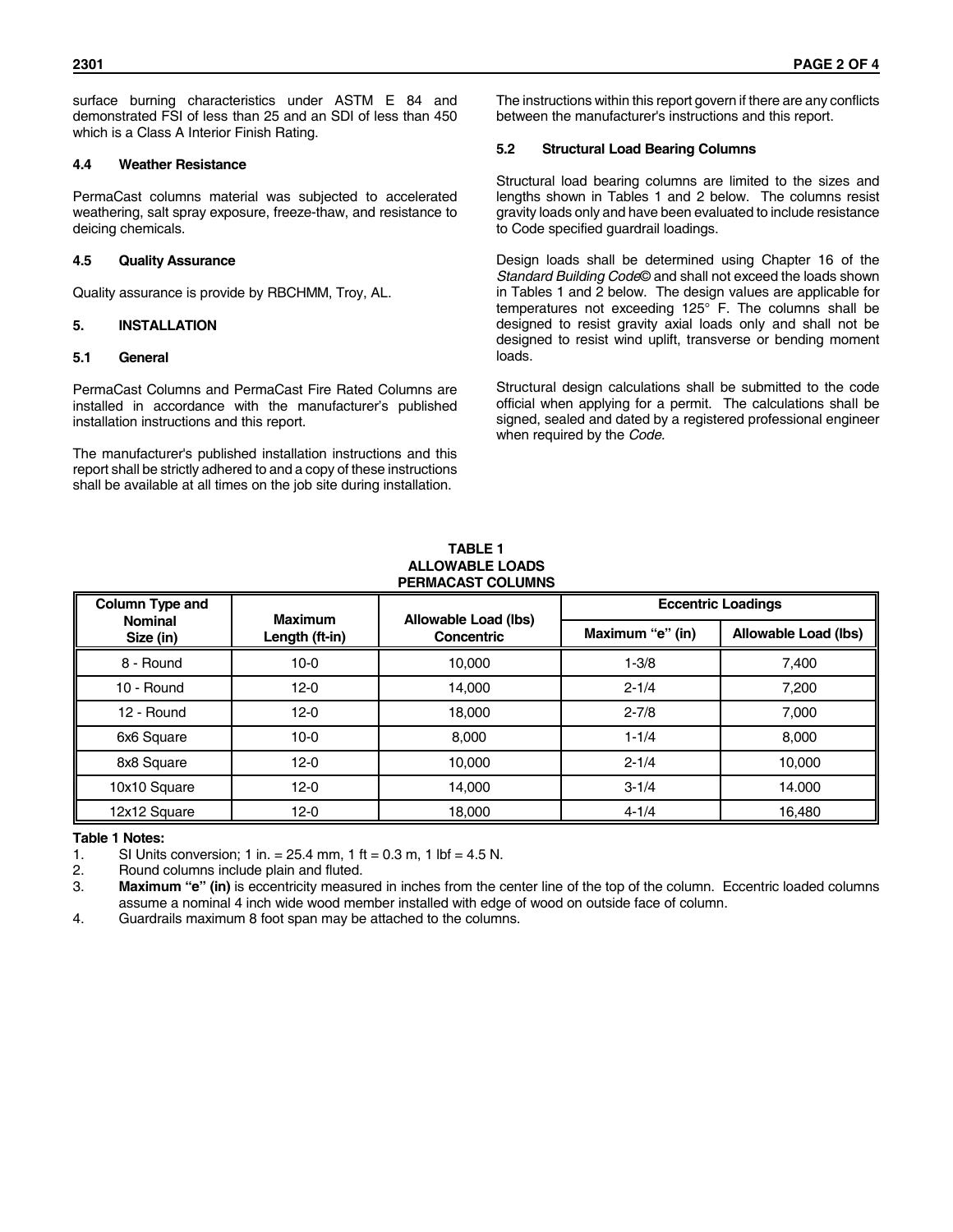### **TABLE 2 ALLOWABLE LOADS PERMACAST FIRE RATED COLUMNS**

| <b>Nominal</b> | <b>Maximum</b> |                                    | <b>Eccentric Loadings</b> |                      |
|----------------|----------------|------------------------------------|---------------------------|----------------------|
| Size (in)      | Length (ft)    | Allowable Load (lbs)<br>Concentric | Maximum "e" (in)          | Allowable Load (lbs) |
| 8 - Round      | $10-0$         | 10.000                             | $1 - 3/8$                 | 7.400                |
| 10 - Round     | $10-0$         | 14.000                             | $2 - 1/4$                 | 7.200                |
| 12 - Round     | $10 - 0$       | 18,000                             | $2 - 7/8$                 | 7.000                |
| 8x8 Square     | $10-0$         | 10.000                             | $2 - 1/4$                 | 10.000               |

#### **Table 1 Notes:**

1. SI Units conversion; 1 in. = 25.4 mm, 1 ft = 0.3 m, 1 lbf = 4.5 N.

2. Round columns include plain and fluted.

#### **5.3 Non-Load Bearing Columns**

PermCast Columns and PermCast Fire Rated Columns may be installed as non-load bearing columns. Non-load bearing columns may be any size and length produced and are also supplied as factory split columns used for architectural appearance around structural supports.

#### **6. SUBSTANTIATING DATA**

- 6.1 Manufacturer's descriptive literature, specifications, engineering drawings and installation instructions.
- 6.2 Test reports, structural load testing, Cerny & Ivey Engineers, Inc., signed by Phillip B. Plyer and signed and sealed by Robert N. Kenney, P.E. :
- 6.2.1 Structural gravity concentric axial loads testing, Report 22008, January 29, 2002,
- 6.2.2 Load testing of columns to resist guard rail loads, Report 22114, June 7, 2002.
- 6.2.3 Column fastener load tests, Report No. 93045-9, June 1, 1994, signed by Todd Breedlove, and signed and sealed by Arthur C. Ivey, P.E.
- 6.2.4 Eccentric load testing, Report No. 22043, March 22, 2002.
- 6.2.5 Compression load testing of fire rated column formulation, Report 22076, April 10, 2002.
- 6.3 Test repots on surface burning characteristics under ASTM E 84, Commercial Testing Company, signed by Jonathan Jackson:
- 6.3.1 Standard Mixture Base Line, Report No. 02-05346, May 22, 2002.
- 6.3.2 Fire retardant SS703015b formulation, Report No. 02- 05030, May 2, 2002.
- 6.4 Test reports on physical properties, ITS Intertek Testing Services, signed by Vern W. Jones, CET and David H. Wren, P.Eng.:
- 6.4.1 Accelerated weathering under ASTM G 23, 284-5045-1, September 15, 1999.
- 6.4.2 Salt spray exposure under ASTM B 117, 284-5045-2, September 15, 1999.
- 6.4.3 Freeze-thaw under ASTM C 67, 284-5045-3, September 16, 1999.
- 6..4.4 Resistance to deicing chemicals under ASTM C 672, 284-5045-4, September 16, 1999.
- 6.5 Engineering calculations for determining allowable loads for eccentric loadings, Cerny & Ivey Engineers, Inc., October 22, 2002, signed by Phillip B. Plyer and signed and sealed by Robert N. Kenney, P.E.
- 6.6 Quality assurance manual, prepared by RBCHMM, E. Roy Baggett, B.S., M.S., CHMM, April 18, 2002, Revision: October 16, 2002.

#### **7. CODE REFERENCES**

*Standard Building Code©* - 1999 Edition

| Section 103.7 | Alternate Materials and Methods          |
|---------------|------------------------------------------|
| Section 608   | <b>Type VI Construction</b>              |
| Section 803   | <b>Restrictions on Interior Finishes</b> |
| Chapter 16    | <b>Structural Loads</b>                  |
| Chapter 17    | Structural Tests and Inspection          |
|               |                                          |

International One and Two Family Dwelling Code - 1998 Edition

| Section 108 | Alternate Materials and Systems  |
|-------------|----------------------------------|
| Section 301 | Design Criteria                  |
| Section 318 | Flame Spread and Smoke Developed |

Florida Building Code 2001 - Building

| Section 103.7 | Alternate Materials and Methods          |
|---------------|------------------------------------------|
| Section 608   | <b>Type VI Construction</b>              |
| Section 803   | <b>Restrictions on Interior Finishes</b> |
| Chapter 16    | <b>Structural Loads</b>                  |
| Chapter 17    | Structural Tests and Inspection          |

#### **8. COMMITTEE FINDINGS**

The Committee on Evaluation in review of the data submitted finds that, in their opinion, PermaCast Columns and PermCast Fire Rated Columns as described in this report conform with or are suitable alternates to that specified in the *Standard Building Code©*, the International One and Two Family Dwelling Code, and the Florida Building Code 2001 - Building or Supplements thereto.